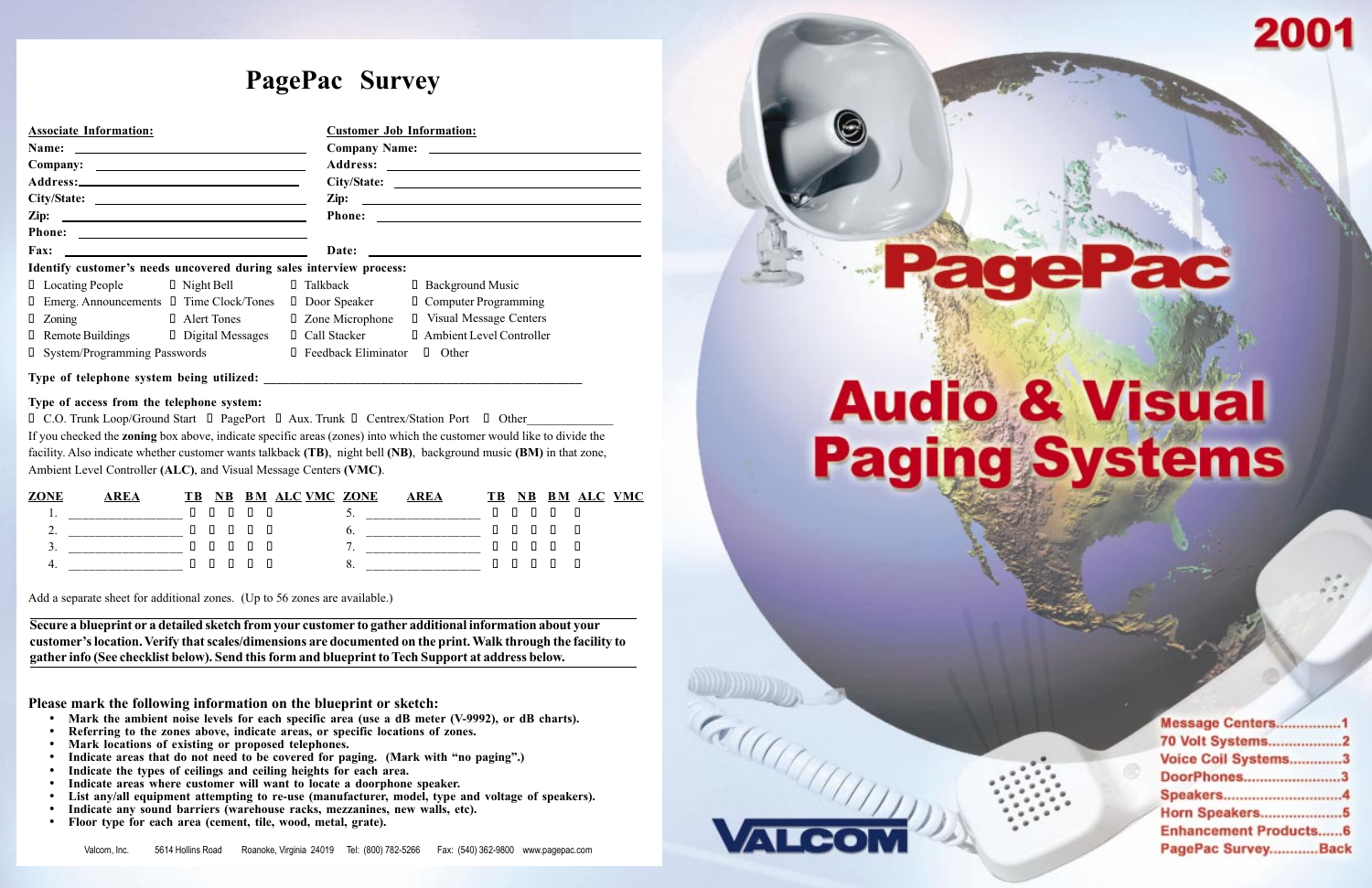# The PagePac<sup>®</sup> Story

Valcom's PagePac® paging systems are among the most useful, cost effective, and reliable tools to improve communications in your busy professional environment. Simple to use but highly effective, these systems provide immediate contact with your business associates. There are over 300,000 installed PagePac<sup>®</sup> systems.

No other paging systems offer the advanced features available on the PagePac® systems. We know that time is a precious business commodity, so we work hard to remove some of the obstacles that can complicate your life. As the largest manufacturer of telephone access voice paging systems, we have the skills and knowledge you need.

PagePac<sup>®</sup> offers state-of-the-art technology, top quality products, outstanding support and unparalleled value. Look at the solutions in this catalog and consider the infinite possibilities for enhancing your communications network. We will be happy to work with you to design and implement the most effective audio paging system for your professional needs.

When Used With The PagePac<sup>®</sup> Plus Controller Provides SimultaneousAudio & Visual Paging. Ideal for high noise areas, retail advertising or emergency messages for the hearing impaired (ADA Compliant). · Compatible with RS/232 port of PagePac Plus Controller

- $\cdot$  Capability of one-line display of 2.1" high characters
- · Automatic display of messages in 25 attention-getting modes
- · 8 true colors and 3 rainbow effects
- $\cdot$  Use with PagePac<sup>®</sup> Controller

**Dimensions:** 2.25" (5.72 cm) H x 28.75" (73.03 cm) W x 4.75" (12.07 cm) D

# Proudly Made In The USA

PagePac®, PagePal®, and P-Tec® are Registered Trademarks of Valcom, Inc.  $PARTNER^{\bigcirc\!\!\!\!\!\! \bigcirc}$  is a Registered Trademark of Avaya Copyright  $\odot$  2001

# Message Centers & Accessories

- $\cdot$  Fits into a standard 4" x 4" electrical box (included)
- · Can be activated by applying power, dry contact closure
- or 70 volt speaker voltage
- · Flash rate is designed to comply with ADA
- · Power supply included

**Dimensions**:  $4.25$ <sup>"</sup> (10.8 cm) H x  $4.25$ " (10.8 cm) W x  $4.25$ " (10.8 cm) D Weight: 3 lbs (1.35 kg)

· Programming skills are not required · Simple to understand and operate **U** Wireless Keyboard V-5332905



Weight: 3.5 lbs (1.58 kg)

**I** Message Center 1 Line Display V-5332100

# Message Centers

**Dimensions**: 2.5" (6.35 cm) H x 6.0" (15.24 cm) W x 4.0" (10.16 cm) D Weight: 2.0 lbs (.90 kg)

 $\Box$  PagePal<sup>®</sup> Interface V-5335700

# ADACompliant Strobe

Mount Strobe 80 inches above floor. Covers 70 foot by 70 foot of area. · Produces 110 candela of brilliancy

The Multi-Tone Generator Provides A Night Bell, Plus Six Other Tones Which Can Be Transmitted ThroughAPaging System.

NOTE: In multiple strobe applications, each strobe flashes at its own rate, place only one per area.

**Dimensions**: 4.5" (11.43 cm) H x 5.5" (13.97 cm) W x 2.0" (5.08 cm) D Weight: 2.0 lbs (.90 kg)

l ADA Compliant Strobe V-5580041

# Wireless Keyboard

# RS/232 to RS/485 Connector Kit

- · Used to connect one or more signs to a PagePac Plus Controller
- · RS485 Repeater is required when more than 29 signs are used in a network or when the total cabling distance exceeds 6,000 feet

**E RS/232 to RS/485 Connector Kit V-5332900** 



**Make Sure Your Communication** System Is "Talking" To Your Paging System With The PagePal<sup>®</sup> Interface.



- · Provides page access to your paging system via a loop start / ground start C.O. port, dry loop page port or analog station port
- · Provides attendant access override with level control from a zone microphone or page port
- · Music input with level control
- · Tones including night bell, alerts, call or page confirmation, page busy and pre-announcement
- · Not recommended for talkback

# Multi-Zone Microphone





 $\cdot$  Offers both "all-page" and "zone-page" capability

- · Zones selected via built-in DTMF touch tone key pad
- · Uni-directional microphone reduces ambient noise
- $\cdot$  Connects to PagePac<sup>®</sup> Plus Controller or PagePal<sup>®</sup> inputs
- · Built-in preamp and page access contact closure
- · Ideal for direct access to the paging system in emergencies Dimensions:

**Base** 3.0" (7.62 cm) H x 7.0" (17.78 cm) W x 5.0" (12.70 cm) D Gooseneck: 14.0" H (35.56 cm)

Weight: 2.50 lbs (1.13 kg)

l Multi-Zone Microphone V-5335405



# Multi-Tone Generator

· Tones are activated by a switch closure from a variety of sources such as fire alarm circuits, time clocks, and other external devices

- · Signals are priority sensitive and individually selectable, such as fast siren, slow siren, fast warble, tone pulse, steady tone, and timed pulse
- · Night bell may be activated by ringing voltage or by external AC/DC voltages

·UL/CSAlisted

l Multi-Tone Generator V-5335500

Multiple Digital Messaging Unit (MDMU)

Allows The System User To StoreAnd Play Back Up To 99 Prerecorded Messages Of Varying Lengths.

- · Connects to most paging systems
- · Applications include play back of fire, safety, security, and/or advertising messages
- · Stores up to 3 minutes and 17 seconds of messages

· Provides memory backup of messages during power outages **Dimensions:** 1.75" (4.45 cm) H x 16.25" (41.28 cm) W x  $9.25$ " (23.5 cm) D Weight: 13.0 lbs (5.85 kg)

 $\Box$  Multiple Digital Messaging Unit (MDMU) V-5325100

### CallStacker - 5 Port

# Eliminates Busy Signals On Heavily Used

- Paging Systems And PreventsAcoustic Feedback.
- · Enables the system to accept up to 5 simultaneous pages, store them, and play them back in sequence
- · Emergency messages can interrupt play back sequence
- (interrupted message will replay in full once the emergency message has completed)
- $\cdot$  Must be used with PagePac<sup>®</sup> Plus Controller
- · Provides prompts in English, Spanish, or both languages **Dimensions:** 1.75" (4.45 cm) H x 16.25" (41.28 cm) W x  $9.25$ " (23.5 cm) D Weight: 13.0 lbs (5.85 kg)

**Call Stacker V-5325150** 

# Feedback Eliminator With Digital Voice Leveling  $(DVL^{\mathbb{N}})$

Tired Of Hearing Squeals When You Page? The Feedback Eliminator Records The Message Then Broadcasts Over The Speaker System. Unit Has Two Input Ports. Will Record a Page While Playing One.



- · Automatically adjusts the output level to a consistent volume even when the recording voices vary from low to high
- · Stacks Messages records a page while playing a recorded page
- · Eliminate feedback to all zones with only one unit
- · High-Fidelity sounds like natural voice not like a recording
- · Solid State Design no moving parts to break
- · LED indicators for play, record, busy, power
- · Dipswitch Programmable Features:
- Pre-announce alert tones
- Priority override real time or delayed
- DTMF message cancelling
- · Real time background music with volume control
- · Programmable to play message twice
- · Screw terminal connections
- · Access by loop start C.O. port or page port
- · UL/CSA listed
- Dimensions: 10.3" (26.16 cm) H x 7.8" (19.81 cm) W x 2.2" (5.59 cm) D Weight: 3.5 lbs (1.58 kg)
- l Feedback Eliminator V-5335611
	-

Compatibility Guide:  $\Box$  Voice Coil,  $\Box$  70 Volt,  $\Box$  All Systems Compatibility Guide:  $\Box$  Voice Coil,  $\Box$  70 Volt,  $\Box$  All Systems Compatibility Guide:  $\Box$  Voice Coil,  $\Box$  70 Volt,  $\Box$  All Systems

# **Enhancements**

| rt |  |  |
|----|--|--|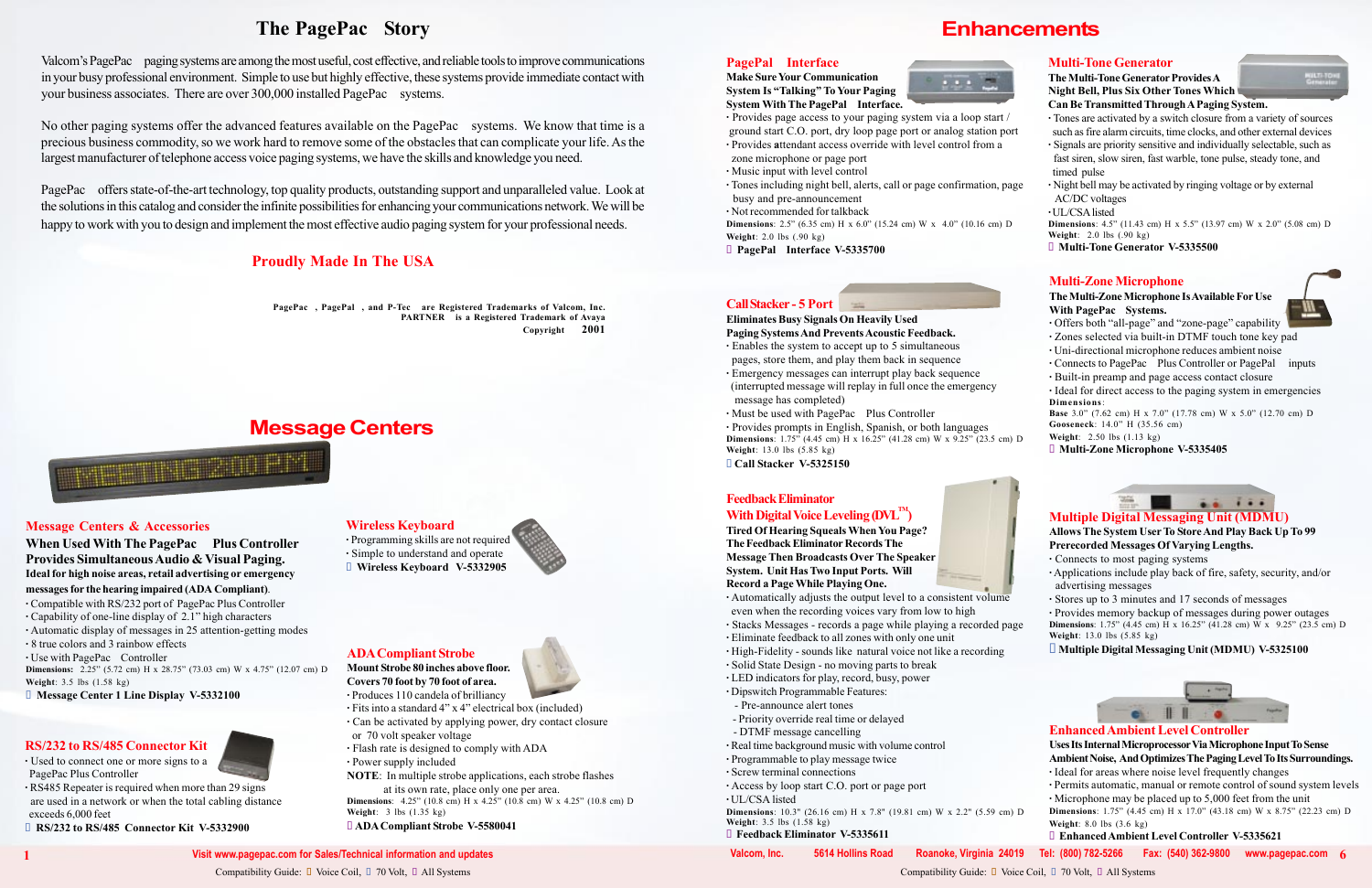### Universal DoorPhone Controller

Talk ToWho Is At Your Door Speaker With The DoorPhone Controller.



o

· Provides voice communication between your telephone system and the DoorPhone Speaker

· Controls remote door unlocking (with optional customer-supplied and customer-installed electromechanical strikeplate)

sharing device and has ability to dial up to 20 digit telephone number ·UL/CSAlisted Dimensions:  $10.5$ <sup>"</sup> (26.67 cm) L x 9.5<sup>"</sup> (24.13 cm) W

· Has door ajar/detect notification capability when used with a customer-supplied and customer-installed door switch

**DoorPhone Controller** (Voice Coil Doorspeaker Included)

> The IndoorWarehouse SpeakerIs Ideal For Large,OpenAreaEnvironments. The Outdoor Version Is Weather-Resistant.

· Interfaces the DoorPhone Speaker and has extra alert contact closure ·Volume control for speaker and talkback

· May be used with C.O. lines or station ports, independently or a line

**Dimensions:** 12.0" (30.48 cm) H x 12.0" (30.48 cm) W x 4.0" (10.16 cm) D Weight: 11.0 lbs (4.95)

- □ Indoor Warehouse Speaker 70 Volt V-5330235
- **D** Outdoor Warehouse Speaker 70 Volt V-5330240



Weight: 5.5 lbs (2.48 kg)

**Dimensions**: 2.75" (6.99 cm) H x 4.75" (12.07 cm) W x 6.125" (15.56 cm) D Weight: .75 lbs (0.34 kg)

- **D** Desktop Speaker Voice Coil V-5330110
- Desktop Speaker 70 Volt V-5330210

V-5324001



- · Suitable for mounting to beams and trusses
- ·Completeintegrated backbox
- ·Adjustable 1/4 to 4 watts
- ·White metal housing

**□ Recessed Round Speaker 70 Volt V-5330215** Application Note: Recommend using Backbox for air plenum applications.

·Can be mounted to virtually any surface or flush mounted **Dimensions**: 4.75" (12.07 cm) H x 4.75" (12.07 cm) W x 2.50" (6.35 cm) D Faceplate:  $4.625$ " (11.75 cm) H x  $4.625$ " (11.75 cm) W

# Desktop Speakers

### Conduct Business PrivatelyAnd Handsfree With The Desktop Speaker.

- $\Box$  DoorPhone Speaker Voice Coil (use with DoorPhone Controller) V-5330120
- **DoorPhone Speaker 70 Volt** (use with PagePac<sup>®</sup> Controller) V-5330230

Recessed Round Ceiling Speaker Backbox **Dimensions:** 4.0" (10.16 cm) H x 12.3" (31.24 cm) Dia



# 2' X 2' Lay-in Ceiling Speaker With Backbox

- · Excellent private office intercom
- · Covers 250 square feet
- · Can be wall mounted
- · Use for voice announce on busy with your phone system
- · May be used for one-way or talkback
- · Privacy Switch (70 Volt only)

**Dimensions:** 10.5" (26.67 cm) H x 10.5" (26.67 cm) W x 4.0" (10.16 cm) D Weight: 7.0 lbs (3.2 kg)

- **D** Bi-Directional Speaker Voice Coil (Volume Control Adjustable) V-5330105
- $\Box$  Bi-Directional Speaker 70 Volt (Rotary Tap Volume Control) V-5330205

# **Indoor/Outdoor Warehouse Speakers**

# Recessed Round Ceiling Speakers

Make In-OfficeAnnouncementsWith Our Attractive Recessed Round Ceiling Speaker.

- $\cdot$  Designed specifically for PARTNER<sup>( $\&$ </sup> Plus Systems
- · Provides visible feedback to your visitor via a
- green LED that confirms the DoorPhone is activated
- · Rings different extensions
- · Requires no external power to operate

· Fits most suspended or standard ceilings · White enamel finish

· Support bridge and all mounting hardware included **Dimensions**:  $12.875$ <sup>"</sup> (32.70 cm) Dia x 3.0<sup>"</sup> (7.62 cm) D Weight: Voice Coil 5.5 lbs (2.48 kg) 70 Volt 5.9 lbs (2.66 kg)

**□ Recessed Round Speaker Voice Coil V-5330115** 

With A Loop Start Trunk Port Of Telephone System. **Dimensions:** 2.0" (5.08 cm) H x 4.0" (10.16 cm) W x 1.0" (2.54 cm) D Weight: 0.2 lbs (0.09 kg)

**■** TrunkAdapter V-5335300

# PagePac<sup>®</sup> 6 Plus

Expands The PagePac<sup>®</sup> 6 and PagePac<sup>®</sup> 6 Plus By Allowing The Addition Of Other Amplifiers, Both On-SiteAnd Off-Premises.

# Door Speakers

### KnowWho Is At Your DoorWith The DoorPhone Speaker.

**Dimensions**:  $2.0$ <sup>"</sup> (5.08 cm) H x  $4.0$ <sup>"</sup> (10.16 cm) W Weight: 0.2 lbs (0.09 kg)

**■ Remote Amplifier Adapter V-5335305** 

# **Door Phones/Door Speakers Speakers Speakers Speakers** Speakers

# PARTNER<sup>®</sup>\* Plus System DoorPhone

- · Provides a 6 watt, compact, single-zone, one-way paging system with an amplifier that provides 3.4 volts of output
- · Best suited for small businesses with quiet-to-moderate sound levels
- ·Usefulin small-to-medium offices (upto 9,000 square feet), warehouse and manufacturing applications in the 12,000 square foot range
- ·Background music input
- · Provides page port access
- · Power supply included
- ·Recommended for up to 18 voice coil speakers or 6 one-watt
- voice coil horns
- ·UL/CSAlisted
- **Dimensions**: 2.5" (6.35 cm) H x 6.0" (15.24 cm) W x 3.25" (8.26 cm) D Weight: 2.0 lbs (.90 kg)
- **D** PagePac<sup>®</sup> 6 V-5323006

- · Has a push button on the DoorPhone Speaker for signaling
- · Comes with stainless steel faceplate and tamper proof screws
- · Weather-resistant enclosure for indoor or outdoor use

### PageYour Personnel In 3 Separate Zones And Have Them Talk Back, With The PagePac<sup>®</sup> 6 Plus.

# Weight: 1.52 lbs (.68 kg)

- · Provides a highly affordable, compact, 3 zone paging system plus Group and All Call, with 6 watts of power
- ·Usefulin small-to-medium offices (upto 9,000 square feet),warehouse and manufacturing applications in the 12,000 square foot range
- · Supports up to two separate C.O. line ports, and
- includes port saver feature as standard
- ·Provides talkback capability and programmable backgroundmusic
- ·Providesthree built-in, 2watt, voicecoilamplifiers (one perzone)
- ·Recommended for upto 18 voice coil speakers, (6 per zone)
- or up to 2 one-watt voice coil horns per zone
- · UL/CSA listed
- **Dimensions:** 8.6° (21.84 cm) H x 9.7° (24.64 cm) W x 1.5° (3.81 cm) D Weight: 3.5 lbs (1.58 kg)
- $\Box$  PagePac<sup>®</sup> 6 Plus V-5323008

Weight: 2.0 lbs (0.90 kg)

Compatibility Guide:  $\Box$  Voice Coil,  $\Box$  70 Volt,  $\Box$  All Systems Compatibility Guide:  $\Box$  Voice Coil,  $\Box$  70 Volt,  $\Box$  All Systems Compatibility Guide:  $\Box$  Voice Coil,  $\Box$  70 Volt,  $\Box$  All Systems

Speaker Backbox V-5335030-5

### Universal Indoor Bi-Directional Speakers

### Excellent For CorridorsAndWalls.

- · Capable of uni-directional or bi-directional signal dispersion
- · Wall or ceiling mount (mounting hardware included)
- · Black cabinet with black cloth grille

# Get Peace-Of-MindAnd Extra SecurityWith

# The PARTNER<sup>®</sup> DoorPhone.

- · Patented push/lock mounting—no holes to cut
- · Lightweight and easy to mount and move
- $\cdot$  70 Volt model is adjustable from 1/4 to 4 watts
- · Voice Coil model is 1/4 watt
- · Both models have external volume controls
- · For air plenum ceilings use the lay-in ceiling speaker
- 70Volt (V-5330226) or Voice Coil (V-5330227)

**Dimensions**: 8.0" (20.32 cm) Dia x 2.5" (6.35 cm) D

· Weather resistant, tamper-proof, ideal for indoor/outdoor use **Dimensions**: 4.75" (12.07 cm) H x 4.75" (12.07 cm) W x 2.5" (6.35 cm) D Weight: 1.52 lbs (0.68 kg)

- **D** PARTNER<sup>®</sup> Plus DoorPhone V-5324003
- \* PARTNER<sup>®</sup> is a Registered Trademark of Avaya

# Voice Coil Systems

# PagePac<sup>®</sup>  $6$

# Page Your Personnel With The PagePac<sup>®</sup> 6

# TrunkAdapter

# Paging Input For The PagePac<sup>®</sup> 6 To Interface

# RemoteAmplifierAdapter

Reduces potential noise problems · Avoids downstream amp overdrive by ensuring that the input

voltage and impedance match the downstream amplifier · UL/CSA listed

n Lay-In Ceiling Speaker Voice Coil V-5330227

- · Save time, effort & money -- Get on & off the job quickly
- · No cutting tile, no broken tiles, no mess
- · Excellent music & voice quality
- · Inconspicuous front accessible volume control
- · Durable white acrylic baked enamel finish
- · Integral backbox meets or exceeds ASTM E84 Flame & smoke test with 3 hour burn rating (UL 181)
- · Operates on 25 and 70 volt speaker lines

# P-TEC<sup>®</sup> Surface-Mount Speakers

### For In-Office PagingAnd Music. EasyAnd Quick Installation In Drop Tile Ceilings.

Weight: Voice Coil 0.75 (0.34 kg) 70 Volt 1.25 lbs (0.56 kg)

- **n** P-TEC<sup>®</sup> Speaker Voice Coil V-5330100
- $\Box$  P-TEC<sup>®</sup> Speaker 70 Volt V-5330200



 $2'$  x  $2'$  Lay-In Ceiling Speaker Replaces a  $2'$  x  $2'$  ceiling tile Includes T-Bar for use with  $2'$  x 4<sup> $\prime$ </sup> grid

**Dimensions**: 23.75" (60.32 cm) L x 23.75" (60.32 cm) W x 3.75" (9.52 cm) D Weight: 5.5 lbs. (1.82 kg) **Lay-In Ceiling Speaker 25/70 Volt V-5330226**